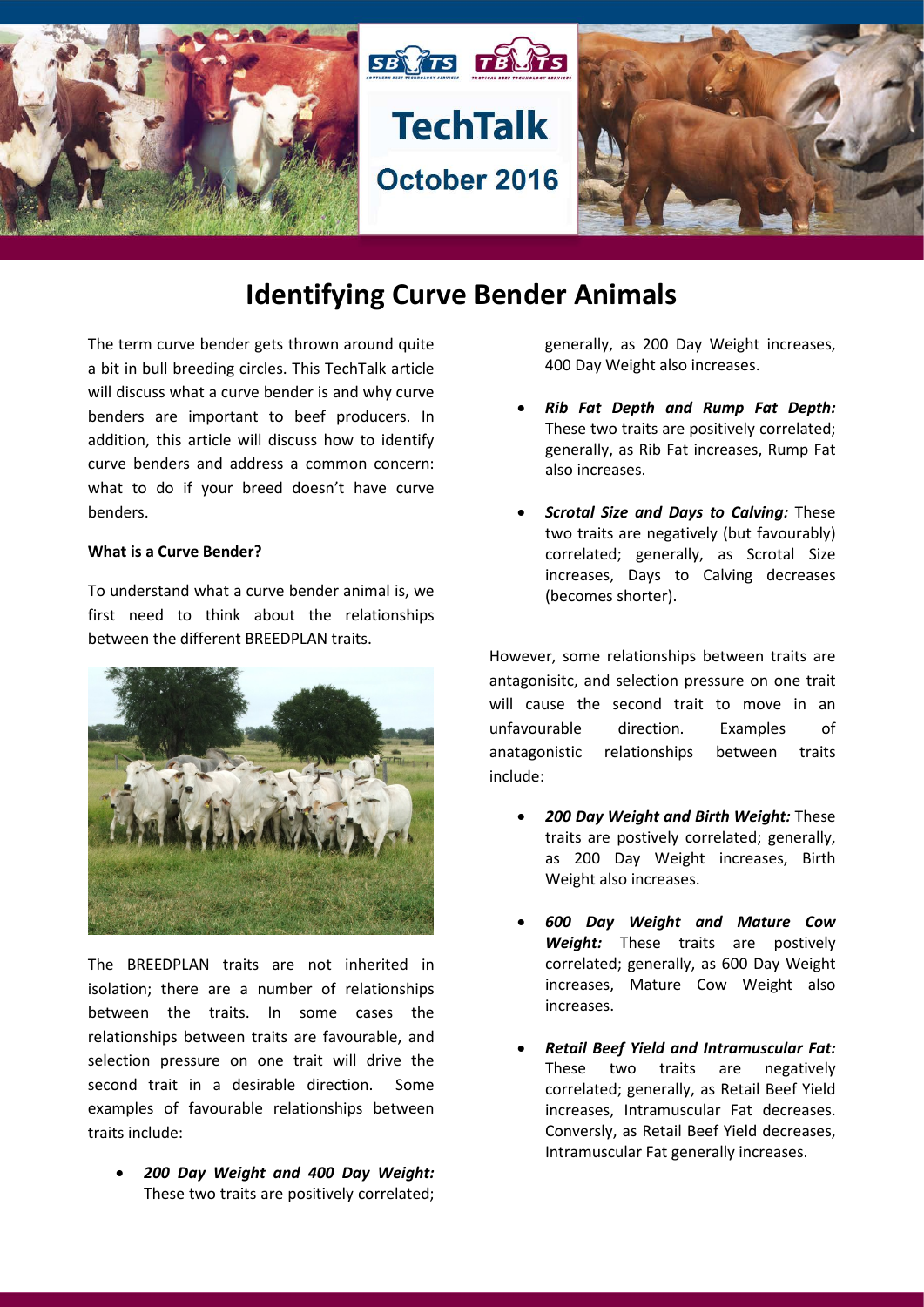

While favourable relationships between traits don't pose much of a problem for beef producers, antagonistic relationships between economically important traits do. As antagonistic relationships between traits push one trait in a favourable direction and the second trait in an unfavourable direction, it can be difficult for beef producers to make genetic progress in both of the economically important traits.

This is illustrated by considering the following bull, who we will refer to as Bull A. Bull A is in the top 5% of the breed for 200, 400 and 600 Day Weight (heavier than breed average). However, Bull A is also in the Top 90% of the breed for Birth Weight (heavier than breed average) and in the top 5% of the breed for Mature Cow Weight (heavier than breed average). While Bull A could be used to improve 200, 400 and 600 Day Weight in a herd, the use of this bull is likely to cause unfavourable increases in Birth Weight and Mature Cow Weight.



Luckily, there are animals out there that don't follow the expected trends. These animals are refered to as curve benders. Examples of curve bender animals include:

An animal with a low/moderate Birth Weight EBV and high 200 Day Weight EBV.

- An animal with a high 600 Day Weight EBV and a low/moderate Mature Cow Weight EBV.
- An animal with a high Retail Beef Yield EBV and a high Intramuscular Fat EBV.

The bull below, who we will refer to as Bull B, is a good example of a curve bender. Like Bull A, Bull B is also in the top 5% of the breed for 200, 400 and 600 Day Weight (heavier than breed average). However, unlike Bull A, Bull B is in the top 10% of the breed for Birth Weight (lighter than breed average) and in the Top 65% of the breed for Mature Cow Weight (lighter than breed average). Therefore, the curve bender Bull B could be used to improve 200, 400 and 600 Day Weight in a herd, without causing unfavourable increases in Birth Weight and Mature Cow Weight.



Curve bender animals provide beef producers with the opportunity to make genetic progress in antagonistic traits at the same time. This is because these curve bender animals do not follow the normal trend (e.g. high growth associated with high birth weight), but 'bend the curve' (e.g. high growth but low birth weight). Curve bender animals are therefore highly valuable animals for beef producers trying to make genetic progress.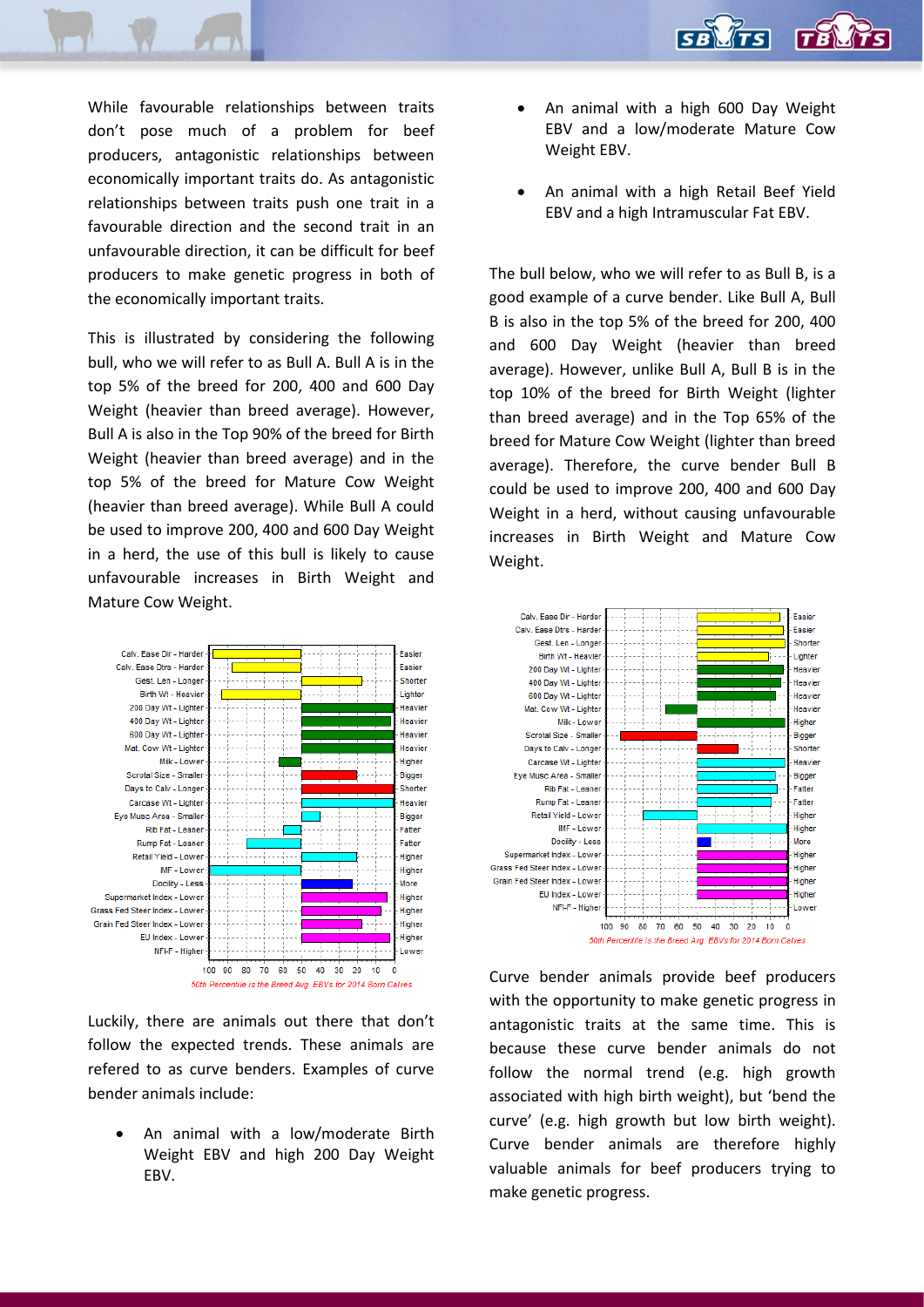

## **Identifying Curve Benders**

Given the important role that curve bender animals play in allowing genetic progress in antagonistic traits, how can beef producers identify curve bender animals within their own herds?

The answer is that breeders interested in identifying curve benders in their herds need to measure their animals for all of the relevant traits. For example, if a breeder wishes to identify curve bender animals with low to moderate Birth Weight EBVs, high 200, 400 and 600 Day Growth EBVs, and moderate Mature Cow Weight EBVs, then it is imperative that this herd records not just 200, 400 and 600 day weights on as many calves as possible, but also records birth weights and mature cow weights.

If the breeder only records 200, 400 and 600 day weights, and does not record birth weights, then the BREEDPLAN analysis has to rely on pedigree information and the correlations between other traits and birth weight when calculating the Birth Weight EBV. In this case, the 200, 400 and 600 day weight observations will largely drive the Birth Weight EBV. Given that the correlations between the growth traits and birth weight are positive, in the absence of birth weight records, an animal with high Growth EBVs will normally have a high Birth Weight EBV.



Similarly, if the breeder only records 200, 400 and 600 day weights, and does not record mature cow weights, then the BREEDPLAN analysis has to rely on pedigree information and the correlations between other traits and mature cow weight when calculating the Mature Cow Weight EBV. In this case, the 600 day weight observations will largely drive the Mature Cow Weight EBV. Given that there is a high positive correlation between 600 day weight and mature cow weight, in the absence of mature cow weight observations, an animal with high Growth EBVs will normally have a high Mature Cow Weight EBV.



Therefore, the only way that curve bender animals can be identified is for the BREEDPLAN analysis to have direct observations for all of the relevant traits. When this is not the case, the analysis will be forced to rely on pedigree information and information from correlated traits only. In this case, curve bender animals will not be identified. Remember, if the trait is important to you and/or your clients, then make sure you are recording it.

## **But My Breed Doesn't Have Curve Benders?**

This is one comment we hear, particularly from those beef producers who have a breed which is either few in numbers, or where only a small percentage of the breed population is being